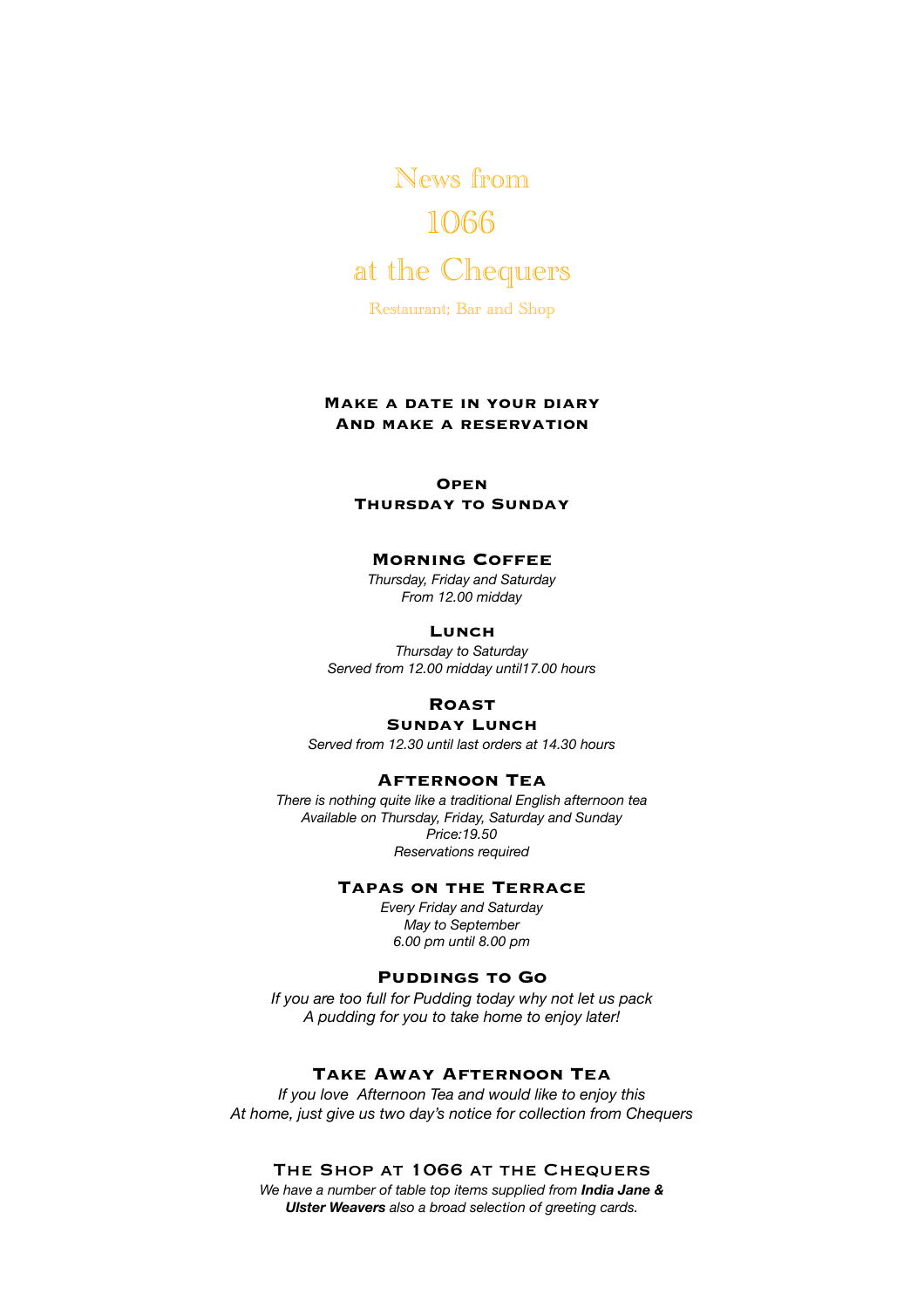# RESTAURANT **MENU**

## Starters

### Garlic Prawns

Traditional Andalusian dish of prawns cooked in butter and garlic and served with rustic bread. 11.50

#### Goats Cheese Bruschetta (V)(H)

Grilled goats cheese with a cranberry and orange sauce on rye bread 9.75

#### Gin Herring.

Marinated herring in gin, served with cucumber salad, crushed black peppers and capers on rye 11.50.

#### Greenland Shrimps in Pyramid

Greenland shrimps and mayonnaise, served on rye and topped with lumpfish caviar 11.00

# THE BOSS'S FAVOURITE<br>Smoked Scottish Salmon, topped with cream cheese

 artichoke hearts on rye bread 14.00

#### Pork, Apricot and Pistachio Terrine

 served with fresh, red onion rings toasted bread & tomato chutney 11.50

### The Virgin's Midnight Snack

A breast of chicken in mayonnaise, served with sauté Potatoes & pan fried batons of carrots on rye 13.00

### Shooting Star

Herring, smoked salmon, lumpfish caviar & Greenland shrimp served with remoulade sauce on rye 14.00

**All prices are inclusive of VAT a**t the current rate **FOOD ALLERGIES & INTOLERANCES Please speak to our staff about the ingredients in your meal when making your order. We cannot guarantee 100% that our premisis are gluten & nut free. Our food is freshly prepared and may result in a slight delay at peak times. A 10% service charge will be added to parties of 8 and over**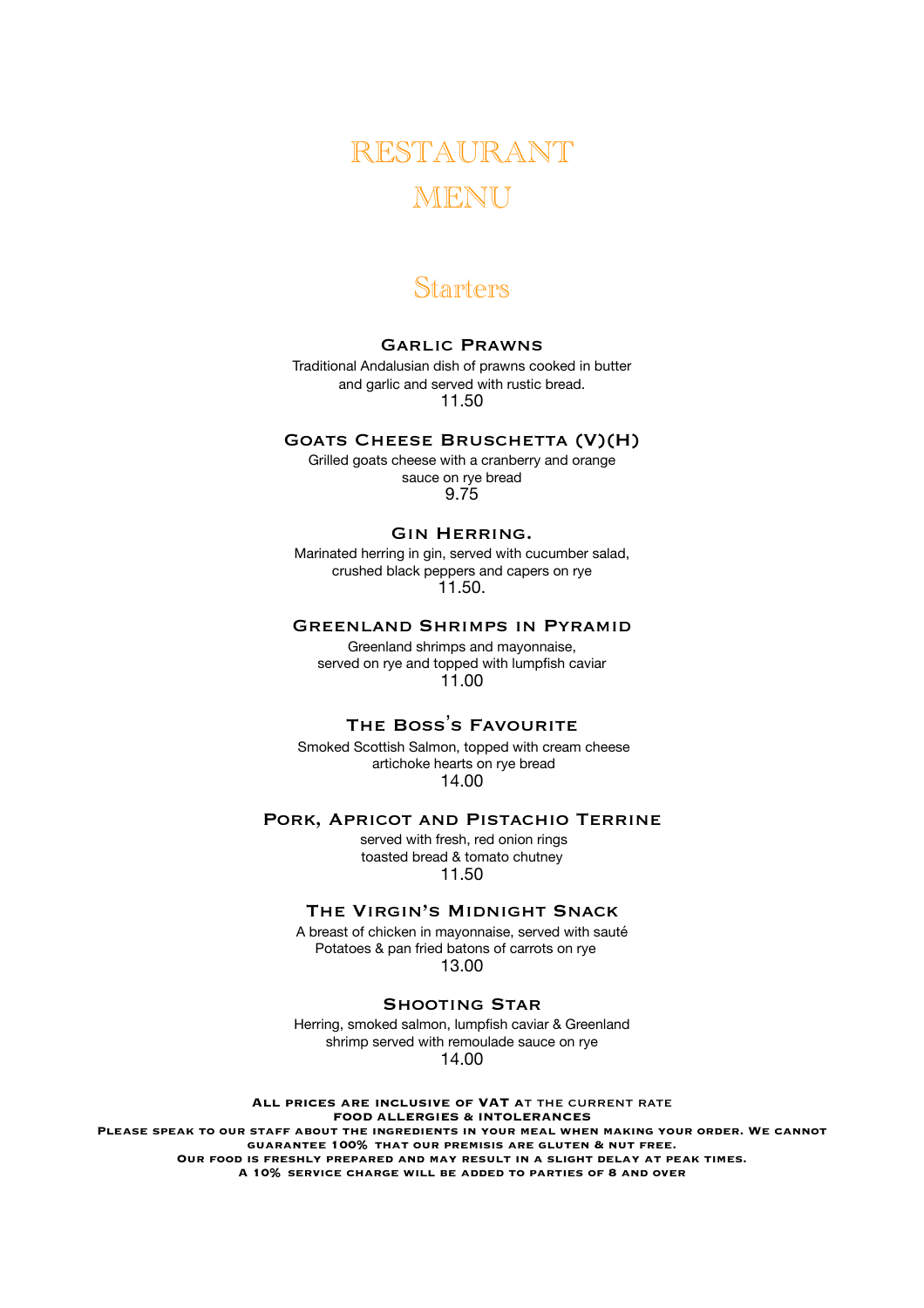## Mains

 $15.50 (v)$ 

*potatoes* 

15.75*.* 16.75

*Old Danish dish with fresh ground beef pattie on buttered. Served with Onion Gravy Rye bread, pickled red cabbage, pan fried onions & sauté potatoes*  15.75

#### Pear and Goats Cheese Tartlets **(V)** Pancetta Chicken

 *Two tartlets filled with goats cheese and topped with pear Filled with Mozzarella Cheese and sun dried tomatoes & honey served with salad leaves and balsamic dressing sauce and wrapped in Serrano Ham*  **12.25** 18.75

#### TOMATO SALAD, MAMAN BLANC **DILL HERRING**

*Tomato, red Onion, Mozzarella and Basil*  **13.75 13.75** 

# FISH CAKES<br>Two homemade fishcakes with sauté potatoes A darn of salmon, oven baked with butter, Garlic

 *Two homemade fishcakes with sauté potatoes A darn of salmon, oven baked with butter, Garlic & & salad leaves honey and served on a bed of basmati rice* 

FRIKADELLAR. FRIED FILLET OF FISH "A'SWEDE"

*A perfect collection of Swedish beef and pork meatballs Pan fried fillet of fish, garnished with Greenland prawns,*  with red cabbage sour cream served on rye remoulade sauce, minted peas & homemade chips

BEEF PATTIE<br>with fresh ground beef pattie on buttered.<br>Served with Onion Gravy

# and Warm Potato Salad

## On the side

Green or mixed salad with balsamic dressing. Sauté potatoes 4.00 4.00

4.00 4.00

Spinach with nutmeg. The state of the seasonal vegetable spinach with nutmeg.

 Homemade chips 4.00

*V. VEGETARIAN* 

"

#### **FOOD ALLERGIES & INTOLERANCES**

**Please speak to our staff about the ingredients in your meal when making your order. We cannot guarantee 100% that our premises are gluten & nut free. Our food is freshly prepared and may result in a slight delay at peak times. A 10% service charge will be added to parties of 8 and over**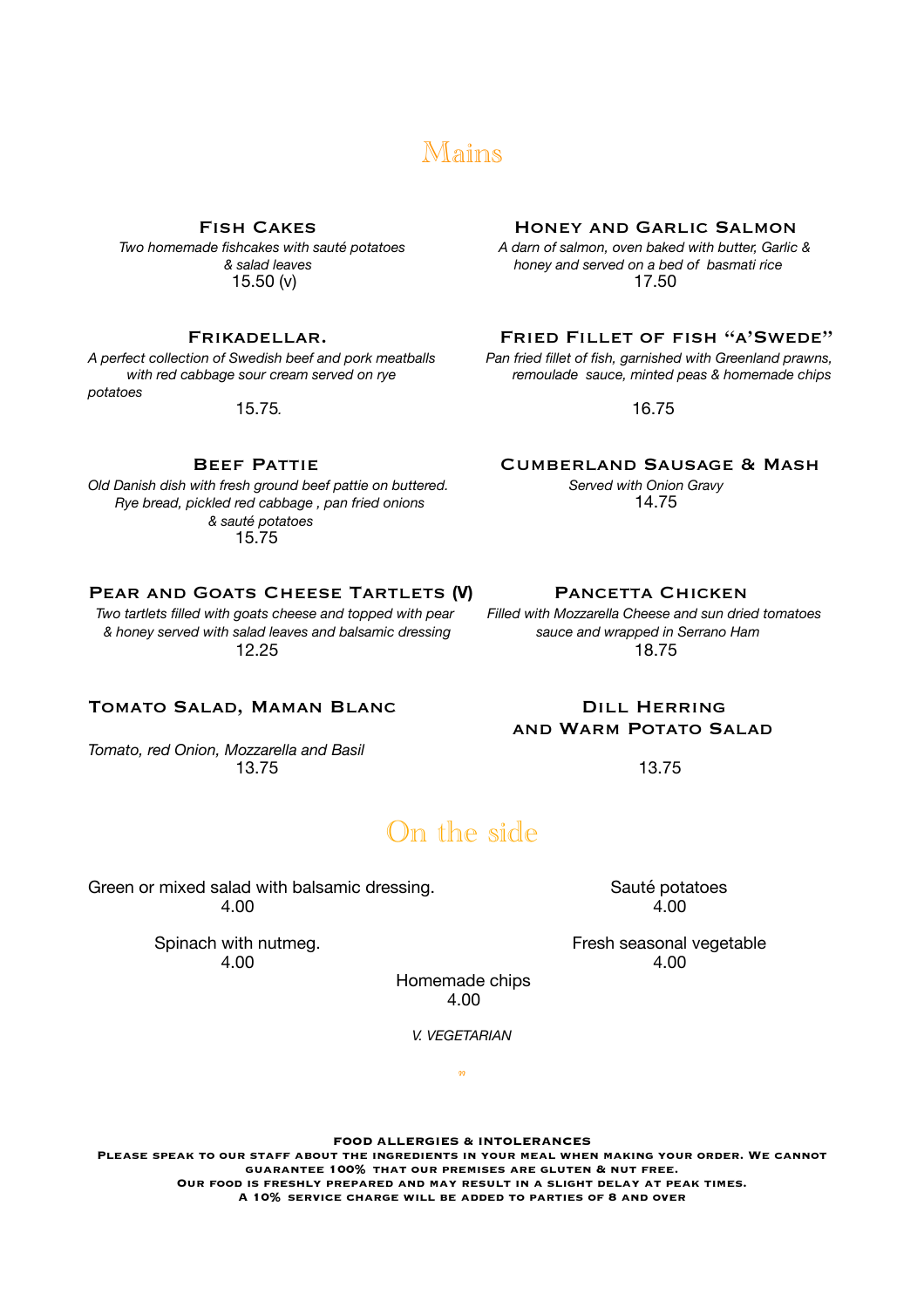## Light Bites

#### THURSDAY TO SATURDAY 12.00 until 17.00

#### Charcuterie Platter

Selection of cured meats, Stilton, Norfolk brie, cherry tomatoes, green & black olives with warmed bread. One Person 9.25. Two Person 17.75

Bressingham Ploughman's Chequers Ploughman's

Mature Cheddar Cheese Stilton cheese, Stilton cheese, Stilton cheese, Stilton cheese, Stilton cheese, Stilton cheese, Stilton cheese, Stilton cheese, Stilton cheese, Stilton cheese, Stilton cheese, Stilton cheese, Stilton

 Chutney & crusty sour dough bread Chutney & crusty sour dough bread 7.00 9.25

**Chutney, piccalilli & salad served with red onion rings** 

Norfolk Pastie Pork,Apricot and Pistachio Terrine

 Toasted bread & chutney 8.75 11.50

**SANDWICHES**<br>WITH A SALAD GARNISH AND POTATO CRISPS

 Ham & English Mustard Beef & Horseradish Cheese & Chutney 7.50 7.50. 6.50

7.50 8.75

Chicken & Mayonnaise Smoked Salmon & Cream Cheese

 Two Hot Pear & Goats Cheese Tartlets With a salad garnish 12.25

> Homemade chips 4.00

### Morning Coffee, Tea & Pastries

Our coffees are 100% Arabica bean from Costa Rica and freshly ground to order. Our teas and coffees are supplied by Miles tea & coffee merchants from Minehead in Somerset

| Cafetière per person | 3.00 | Chocolate               | 3.75 |      |
|----------------------|------|-------------------------|------|------|
| Americano            | 3.00 | Espresso                | 3.00 |      |
| Double Espresso      | 3.50 | Espresso Macchiato 3.00 |      |      |
| Cappuccino Medium    | 3.00 | Cafe Latte              | 3.00 |      |
| Cappuccino Large     | 3.75 | Iced Coffee             |      | 3.00 |

Add a syrup to your coffee Vanilla, Caramel or Hazelnut 0.25p De-caffeinated coffee available & 0.50 on the above prices

Earl Grey Special Blend-Smugglers Gold- Sencha Green Tea-Egyptian Pure Spearmint-Lapsing Suchong teas

3.00

per person

Croissant 3.00, Cinnamon Roll 3.00, Almond Custard 3.00 Fruit Scone, Preserve & Cream 3.00

#### **FOOD ALLERGIES & INTOLERANCES**

**Please speak to our staff about the ingredients in your meal when making your order. We cannot guarantee 100% that our premises are gluten & nut free. Our food is freshly prepared and may result in a slight delay at peak times. A 10% service charge will be added to parties of 8 and over**